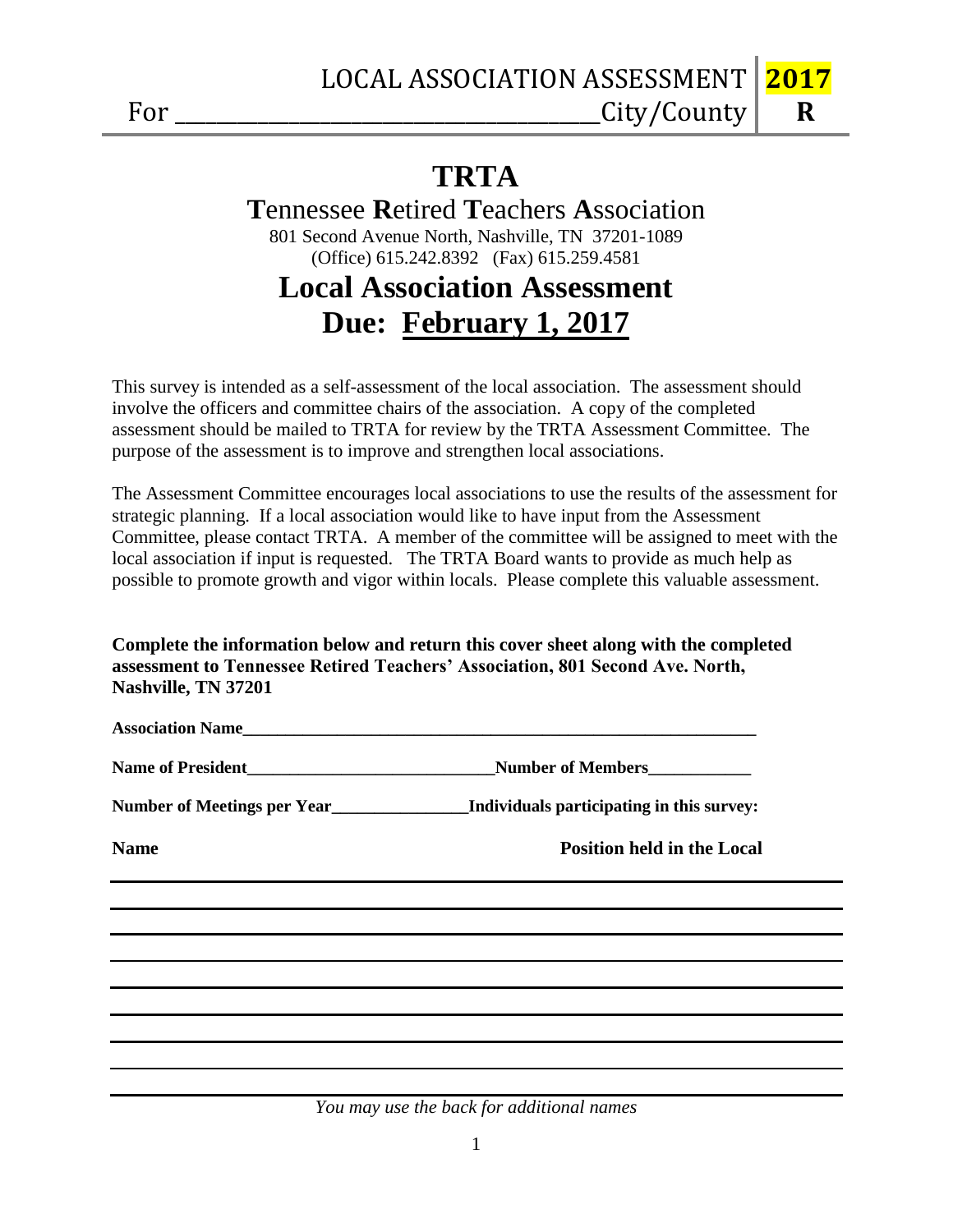The Tennessee Retired Teachers' Association encourages all local associations to adopt and to strive to fulfill the following five goals.

- 1. Improve membership growth and maintenance.
- 2. Improve benefits for retired teachers.
- 3. Increase the level of visibility of and between retired and active educators.
- 4. Inform and involve all members.
- 5. Connect the local association with the state and national retired associations.

#### **I. List your programs for the 2016-2017 year.**

- A. B. C. D. E.
- F.

Please indicate the degree to which your local association meets the goals by responding with 0, 1, 2 or 3 to the following statements.

| <b>Rating Scale</b> |                     |                     |                     |
|---------------------|---------------------|---------------------|---------------------|
| 0=Not at all        | 1=Needs improvement | 2=Shows improvement | 3=Meets local needs |

#### **II. Membership Growth and Maintenance**

| A. Your local association maintains up-to-date membership records.                                                                                 |  | 0 1 2 3         |  |
|----------------------------------------------------------------------------------------------------------------------------------------------------|--|-----------------|--|
| B. Your local association builds its membership by inviting new retirees,<br>previous retirees who have not joined and previous members to re-join |  |                 |  |
| the association.                                                                                                                                   |  | $0 \t1 \t2 \t3$ |  |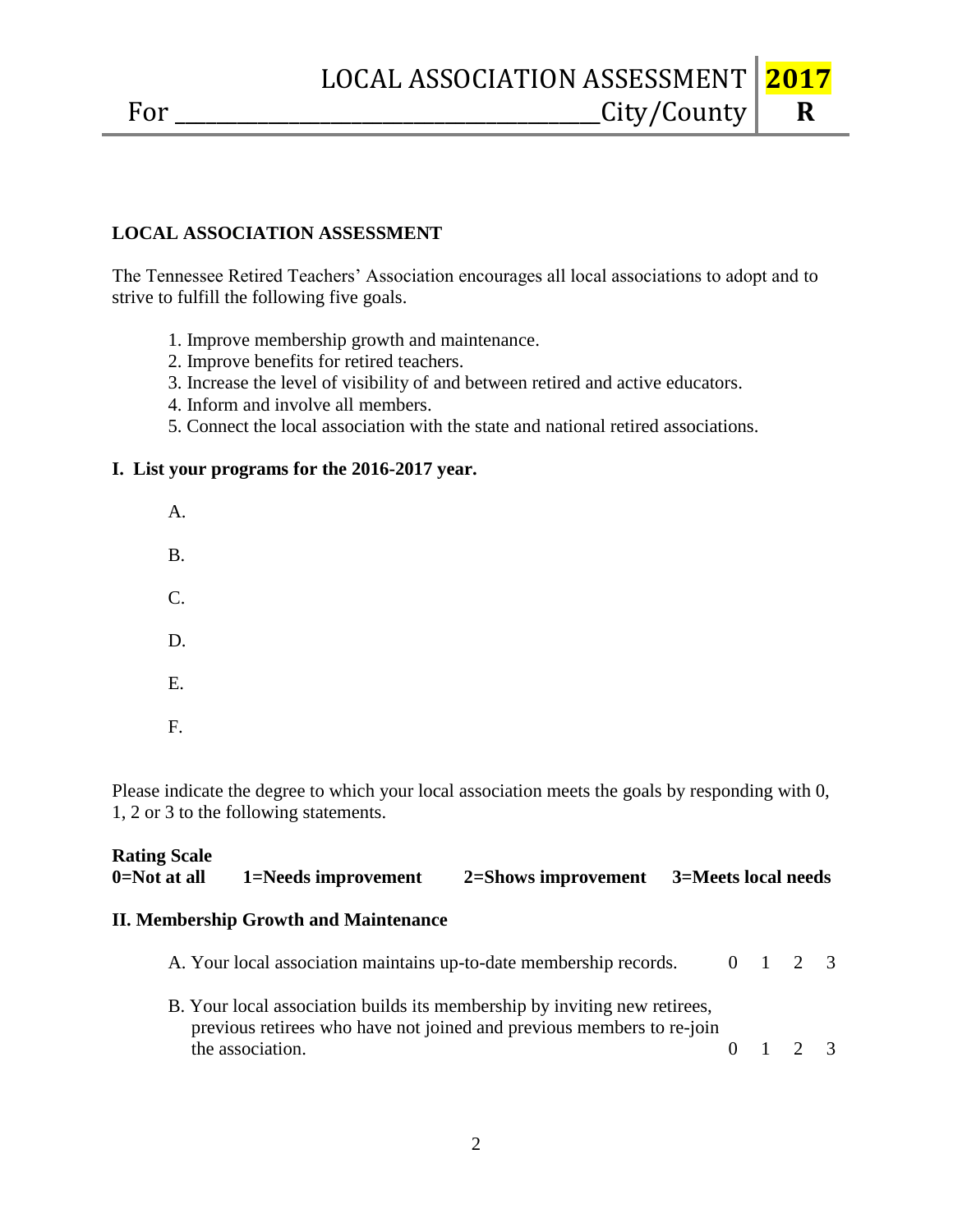For \_\_\_\_\_\_\_\_\_\_\_\_\_\_\_\_\_\_\_\_\_\_\_\_\_\_\_\_\_\_\_\_\_\_\_\_\_\_\_\_\_City/County  **R**

| <b>Rating Scale</b><br>0=Not at all<br>1=Needs improvement<br>2=Shows improvement<br>3=Meets local needs                                                                                                                                            |                  |              |                |                |
|-----------------------------------------------------------------------------------------------------------------------------------------------------------------------------------------------------------------------------------------------------|------------------|--------------|----------------|----------------|
| C. Your local association presents programs to attract new members and<br>meet your members' needs.                                                                                                                                                 | $\overline{0}$   | $\mathbf{1}$ | 2              | 3              |
| <b>III. Improvement of Benefits</b>                                                                                                                                                                                                                 |                  |              |                |                |
| A. Your local association informs and involves the members in political<br>issues that impact education and educators.                                                                                                                              | $\Omega$         | $\mathbf{1}$ | 2              | $\overline{3}$ |
| B. Your local association informs members on issues pertaining to TCRS,<br>insurance benefits, Social Security, Medicare, and other programs.                                                                                                       | $\overline{0}$   | $\mathbf{1}$ | 2              | $\overline{3}$ |
| C. Your local association provides a clear plan for participation by<br>individual members in the political process.                                                                                                                                | $\Omega$         | $\mathbf{1}$ | 2              | 3              |
| IV. Greater Visibility of and between Active and Retired Educators                                                                                                                                                                                  |                  |              |                |                |
| A. Your local association has been helpful to your local active association. 0                                                                                                                                                                      |                  | 1            | 2              | $\overline{3}$ |
| B. Your local association provides active teachers nearing retirement with<br>information for membership in your local retired association.                                                                                                         | $\boldsymbol{0}$ | 1            | $\overline{2}$ | 3              |
| C. Your local association communicates information to and about your<br>active and retired educators to the local media, the Director of Schools,<br>School Board members, your legislators, and other community groups<br>interested in education. | $\overline{0}$   | $\mathbf{1}$ | 2              | 3              |
| V. Informed and Involved Members                                                                                                                                                                                                                    |                  |              |                |                |
| A. Your local association communicates with your members via<br>newsletters, newspapers, telephone, e-mail, etc.                                                                                                                                    | $\theta$         | $\mathbf{1}$ | $\overline{2}$ | 3              |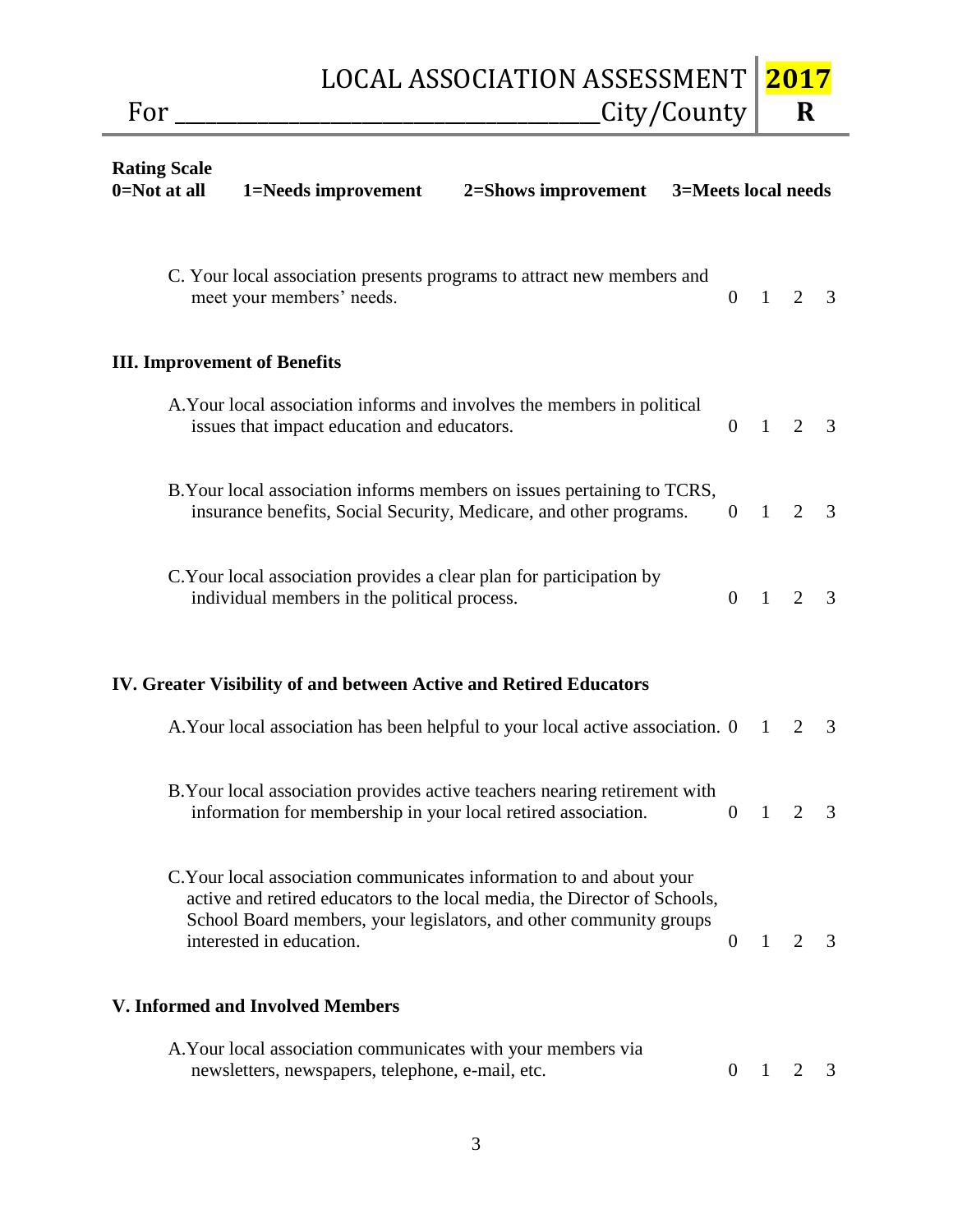$For \_\_City/Country$ 

**2017 R**

| <b>Rating Scale</b><br>$0 = Not$ at all | 1=Needs improvement                                                                         | 2=Shows improvement 3=Meets local needs                                                                                  |                |                |                |   |
|-----------------------------------------|---------------------------------------------------------------------------------------------|--------------------------------------------------------------------------------------------------------------------------|----------------|----------------|----------------|---|
|                                         | B. Your local association uses committees with actively involved<br>committee members.      |                                                                                                                          | $\overline{0}$ | $\overline{1}$ | 2              | 3 |
|                                         | C. Your local association actively involves volunteers.<br>in the name of the association.) | (Volunteering is defined as any activity in which the local member/group participates                                    | $\Omega$       | 1              | 2              | 3 |
|                                         | D. Your local association involves members as follows:                                      |                                                                                                                          |                |                |                |   |
|                                         |                                                                                             | 1. Elects officers, including a President, Vice-President, Secretary,<br>and Treasurer, from the dues-paying memberships | $\overline{0}$ | $\overline{1}$ | $\overline{2}$ | 3 |
|                                         | 2.<br>of the organization                                                                   | Appoint such committees as necessary for the smooth running                                                              | $\overline{0}$ | $\overline{1}$ | $\overline{2}$ | 3 |
|                                         | 3. Plans and adopts a yearly budget                                                         |                                                                                                                          | $\overline{0}$ | $\blacksquare$ | 2              | 3 |
|                                         | 4.<br>5 years                                                                               | Adopts a Constitution and Bylaws and revises/updates within                                                              | $\overline{0}$ | $\overline{1}$ | 2              | 3 |
|                                         | 5. Conducts annual self-evaluation.                                                         |                                                                                                                          | $\overline{0}$ | $\blacksquare$ | 2              | 3 |
|                                         |                                                                                             | IV. Connection of Local with State and National Retired Associations                                                     |                |                |                |   |
|                                         | about TRTA and NEA-Retired.                                                                 | A. Your local association provides information to your members from and                                                  | $\overline{0}$ | $\overline{1}$ | 2              | 3 |
|                                         |                                                                                             | .B.Rate how well your local association communicates with TRTA by:                                                       |                |                |                |   |
|                                         | 1. Submits monies and reports on or before the due date                                     |                                                                                                                          |                | $0 \quad 1$    | 2              | 3 |
|                                         | Assembly                                                                                    | 2. Send representatives to workshops and the Representative                                                              | $\overline{0}$ | $\mathbf{1}$   | $\overline{2}$ | 3 |
|                                         | 3. Distributes TRTA materials to members                                                    |                                                                                                                          | $\overline{0}$ | 1              | 2              | 3 |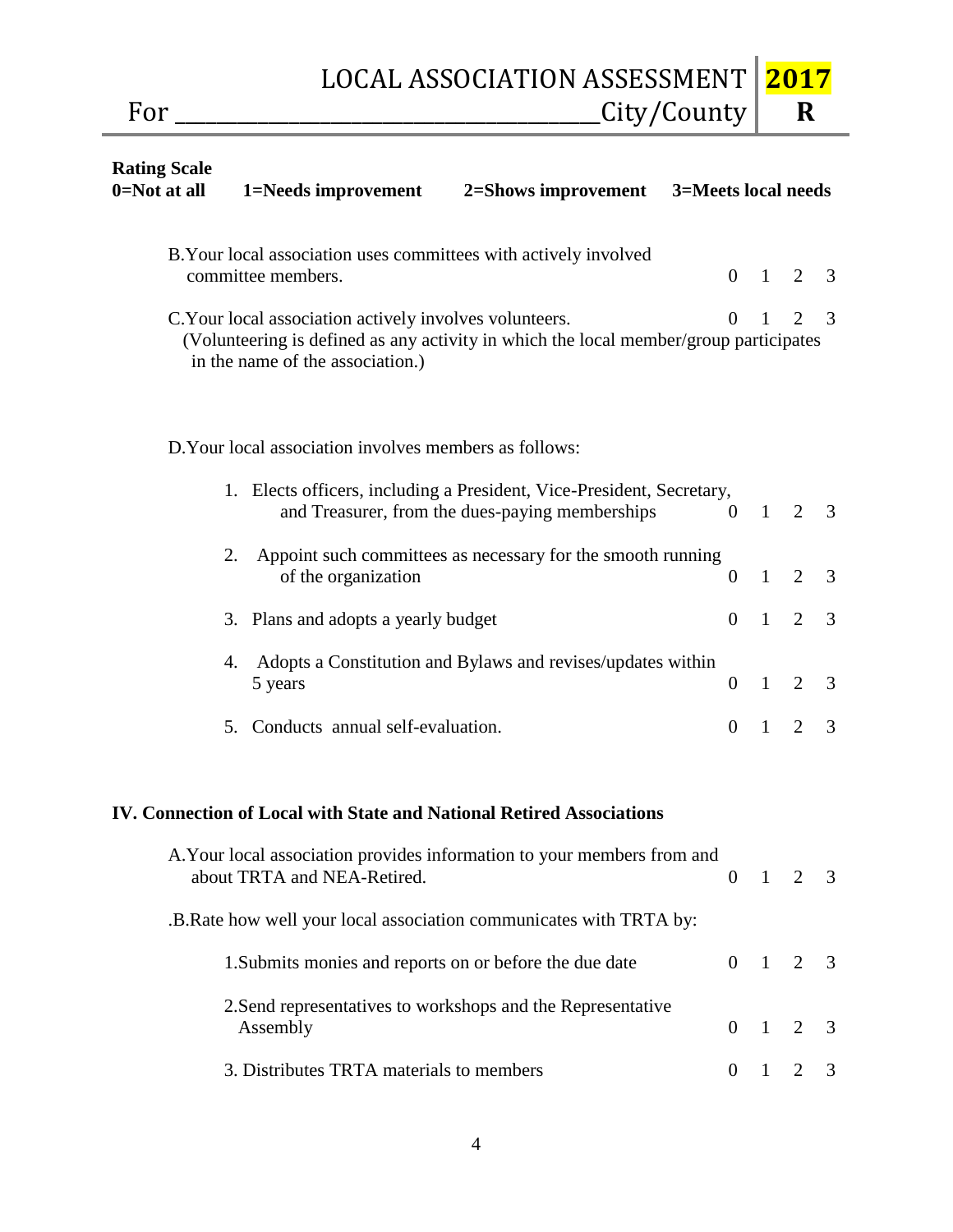LOCAL ASSOCIATION ASSESSMENT For \_\_\_\_\_\_\_\_\_\_\_\_\_\_\_\_\_\_\_\_\_\_\_\_\_\_\_\_\_\_\_\_\_\_\_\_\_\_\_\_\_City/County

|                                         | C. Rate the degree to which your local association communicates about NEA-Retired: |  |                     |             |                 |   |  |
|-----------------------------------------|------------------------------------------------------------------------------------|--|---------------------|-------------|-----------------|---|--|
| <b>Rating Scale</b><br>$0 = Not$ at all | 1=Needs improvement<br>2=Shows improvement                                         |  | 3=Meets local needs |             |                 |   |  |
|                                         | 1. Educates local members on the make-up and role of<br>NEA-Retired                |  |                     |             | $0 \t1 \t2 \t3$ |   |  |
|                                         | 2. Supports NEA-Retired to your local members and the<br>community                 |  |                     |             | $0 \t1 \t2 \t3$ |   |  |
|                                         | 3. Discusses NEA-Retired materials with your local members                         |  |                     | $0 \quad 1$ | 2               | 3 |  |

**VII. Briefly, evaluate the degree to which your local association is accomplishing its goals. Include your strengths, weaknesses, and methods for addressing areas of weakness.**